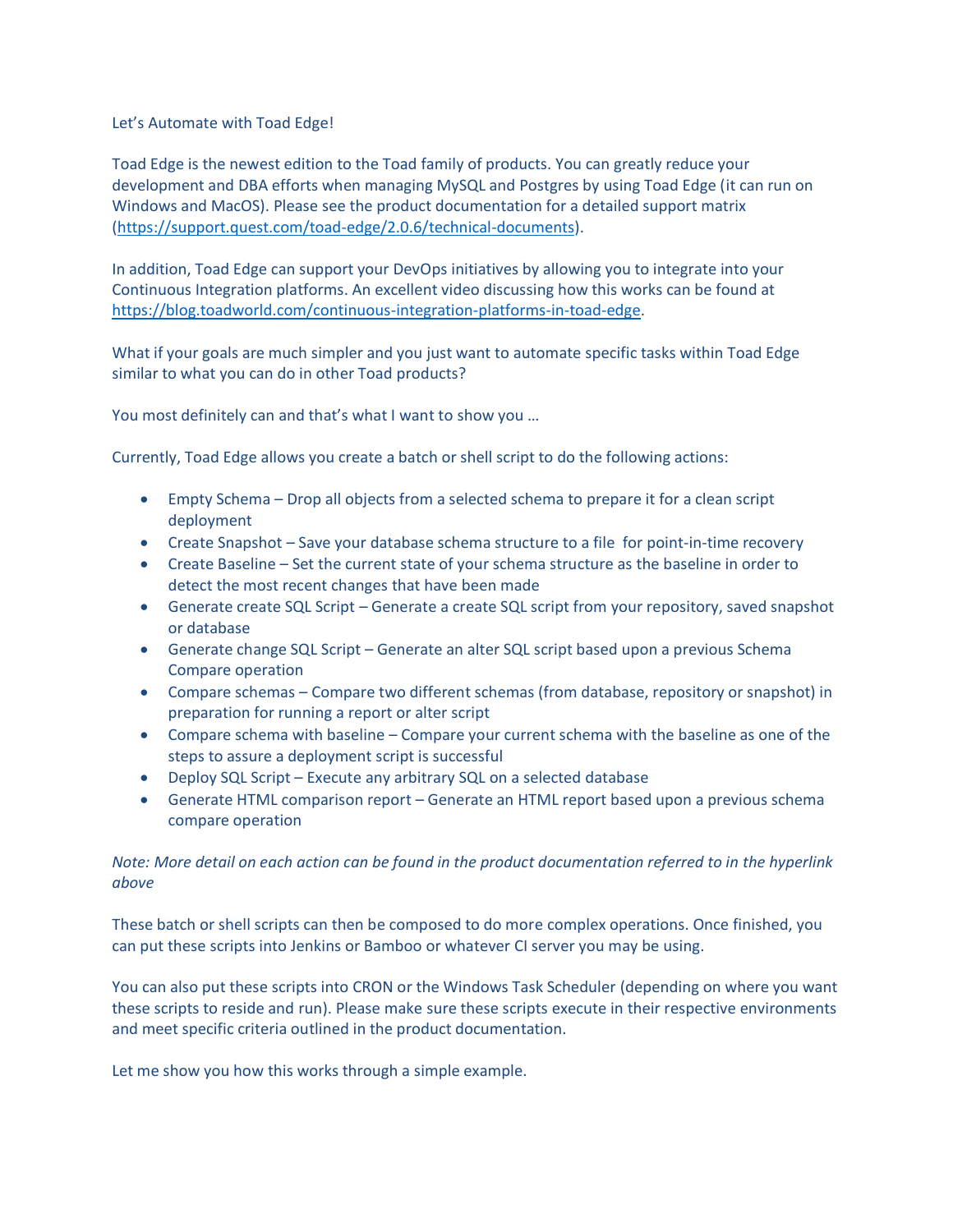In my example, I'm going to show you how to schedule a nightly snapshot of a specific Postgres schema (Public). Again, a snapshot is a point-in-time backup of the schema structure (metadata only, no actual data). This is useful should you need to recover the structure back to a point in time or just create a report of what changes were done during the day.

This example assumes you have a working knowledge of Toad Edge. In case you do not or would like a refresher, please refer to this video series to get you started [\(https://blog.toadworld.com/getting](https://blog.toadworld.com/getting-started-with-toad-edge)[started-with-toad-edge\)](https://blog.toadworld.com/getting-started-with-toad-edge).

Let's begin!

Once you launch Toad Edge and make a connection to your database, notice the CI/CD icon in the upper right hand corner of your desktop.



Select this icon and a pop-up window will appear with all the different actions available (described above):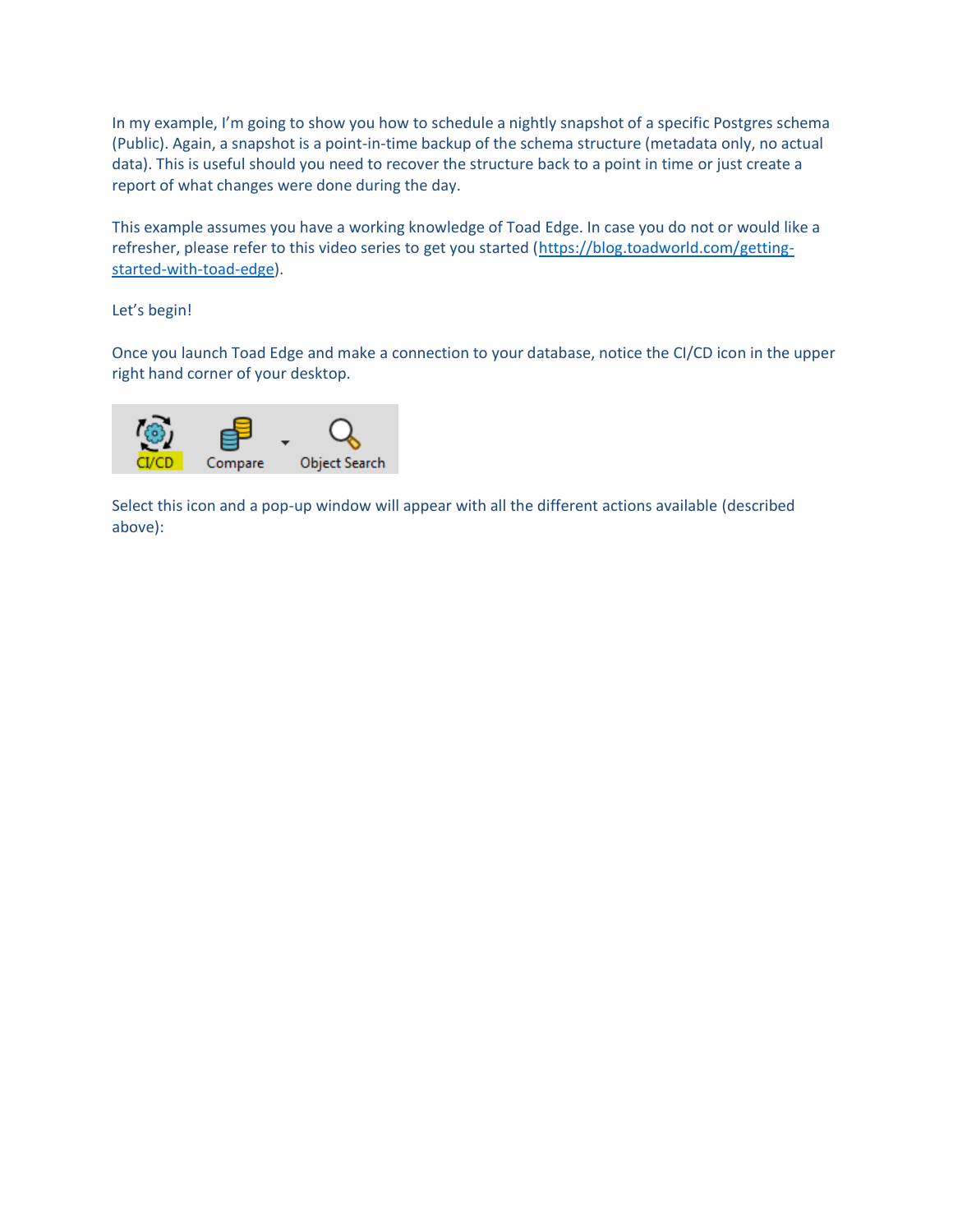| Continuous Integration and Delivery<br>$\begin{array}{c c c c c c} \hline \multicolumn{3}{c }{\mathbf{C}} & \multicolumn{3}{c }{\mathbf{C}} & \multicolumn{3}{c }{\mathbf{X}} \\\hline \multicolumn{3}{c }{\mathbf{C}} & \multicolumn{3}{c }{\mathbf{C}} & \multicolumn{3}{c }{\mathbf{S}} & \multicolumn{3}{c }{\mathbf{X}} \\\hline \multicolumn{3}{c }{\mathbf{C}} & \multicolumn{3}{c }{\mathbf{C}} & \multicolumn{3}{c }{\mathbf{S}} & \multicolumn{3}{c }{\mathbf{S}} \\\hline \multicolumn$ |
|----------------------------------------------------------------------------------------------------------------------------------------------------------------------------------------------------------------------------------------------------------------------------------------------------------------------------------------------------------------------------------------------------------------------------------------------------------------------------------------------------|
| <b>Continuous Integration and Delivery</b>                                                                                                                                                                                                                                                                                                                                                                                                                                                         |
| CI/CD build step selection.                                                                                                                                                                                                                                                                                                                                                                                                                                                                        |
| <b>Build Steps</b>                                                                                                                                                                                                                                                                                                                                                                                                                                                                                 |
| <b>Empty schema</b>                                                                                                                                                                                                                                                                                                                                                                                                                                                                                |
| © Create snapshot                                                                                                                                                                                                                                                                                                                                                                                                                                                                                  |
| Create baseline                                                                                                                                                                                                                                                                                                                                                                                                                                                                                    |
| Generate create SQL script                                                                                                                                                                                                                                                                                                                                                                                                                                                                         |
| Generate change SQL script                                                                                                                                                                                                                                                                                                                                                                                                                                                                         |
| © Compare schemas                                                                                                                                                                                                                                                                                                                                                                                                                                                                                  |
| Compare schema with baseline<br>$\circledcirc$                                                                                                                                                                                                                                                                                                                                                                                                                                                     |
| <b>Deploy SQL script</b>                                                                                                                                                                                                                                                                                                                                                                                                                                                                           |
| <b>Generate HTML comparison report</b>                                                                                                                                                                                                                                                                                                                                                                                                                                                             |
| <b>Build Step Details:</b>                                                                                                                                                                                                                                                                                                                                                                                                                                                                         |
| Save your database schema to a file to have the possibility to return to it any time later.                                                                                                                                                                                                                                                                                                                                                                                                        |
|                                                                                                                                                                                                                                                                                                                                                                                                                                                                                                    |
|                                                                                                                                                                                                                                                                                                                                                                                                                                                                                                    |
| Learn more about Continuous Integration and Delivery                                                                                                                                                                                                                                                                                                                                                                                                                                               |
| 8<br>Path to toadedge.jar: /                                                                                                                                                                                                                                                                                                                                                                                                                                                                       |
|                                                                                                                                                                                                                                                                                                                                                                                                                                                                                                    |
|                                                                                                                                                                                                                                                                                                                                                                                                                                                                                                    |
|                                                                                                                                                                                                                                                                                                                                                                                                                                                                                                    |
|                                                                                                                                                                                                                                                                                                                                                                                                                                                                                                    |
|                                                                                                                                                                                                                                                                                                                                                                                                                                                                                                    |
|                                                                                                                                                                                                                                                                                                                                                                                                                                                                                                    |
|                                                                                                                                                                                                                                                                                                                                                                                                                                                                                                    |
| Finish<br>Q Code Preview<br>Next ><br>Cancel<br>$<$ Back                                                                                                                                                                                                                                                                                                                                                                                                                                           |

You'll also notice that I have already selected the "Create Snapshot" action. Note that the "Path to toadedge.jar" file needs to be filled in also. You can download this from our website [\(https://support.quest.com/toad-edge/2.0.6\)](https://support.quest.com/toad-edge/2.0.6). Once you navigate to this page, you'll see the following: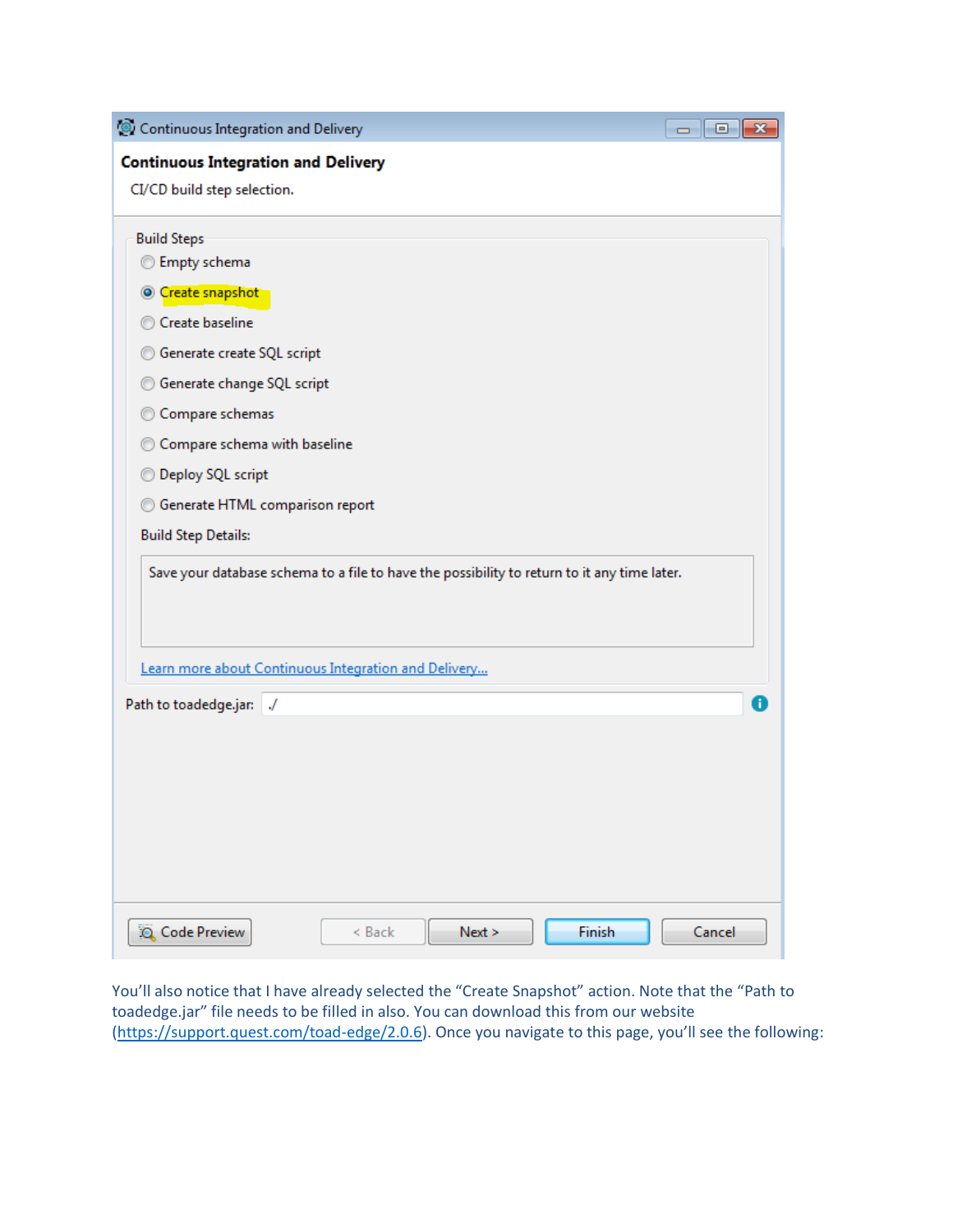## **Download Software**

Toad Edge 2.0.6 (Windows) Command Line Tool for Jenkins Continuous Integration Plugin with Toad Edge Toad Edge 2.0.6 (Mac)

Click on the "Command Line Tool" to download and place this file in a directory that you will specify in the "Path to toadedge.jar" file. I created a directory and placed mine as follows:

Path to toadedge.jar: C:\Program Files\Quest Software\ToadEdgeJenkinsPlugin

Once done, you can click Next> to see the following: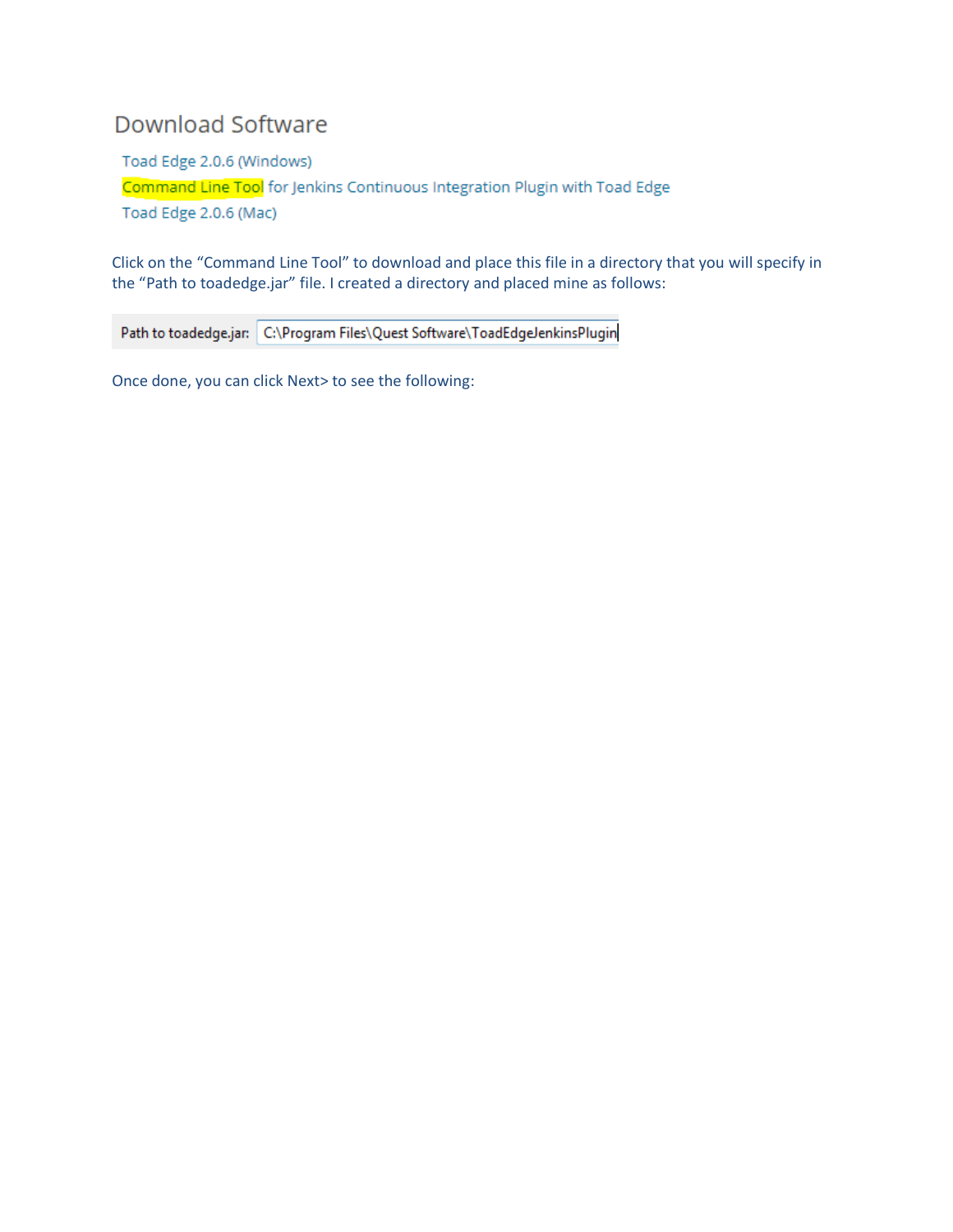Continuous Integration and Delivery

## **Create Snapshot**

Command line parameters definition.

| Connection:                       | " enterprisedb@localhost:5444 (enterprisedb) |                                                            |   | ▼            |  |
|-----------------------------------|----------------------------------------------|------------------------------------------------------------|---|--------------|--|
| <b>Connection String:</b>         | jdbc:postgresql://localhost:5444/edb         |                                                            |   |              |  |
| Schema:                           | public                                       |                                                            | ▼ | Load Schemas |  |
| <b>Connection File Name:</b>      | $-in$                                        | ./enterprisedb@localhost_5444 (enterprisedb).xml           |   |              |  |
| Output                            |                                              |                                                            |   |              |  |
| Result Snapshot File Name:   -out |                                              | ./snapshot_enterprisedb@localhost_5444 (enterprisedb).json |   |              |  |
|                                   |                                              |                                                            |   |              |  |
|                                   |                                              |                                                            |   |              |  |

You'll also notice that I selected the Public schema as the schema I want to take a snapshot of. Once the correct schema is selected, select the correct connection string and location of the JSON file (snapshot output). Then select Next> to see the following: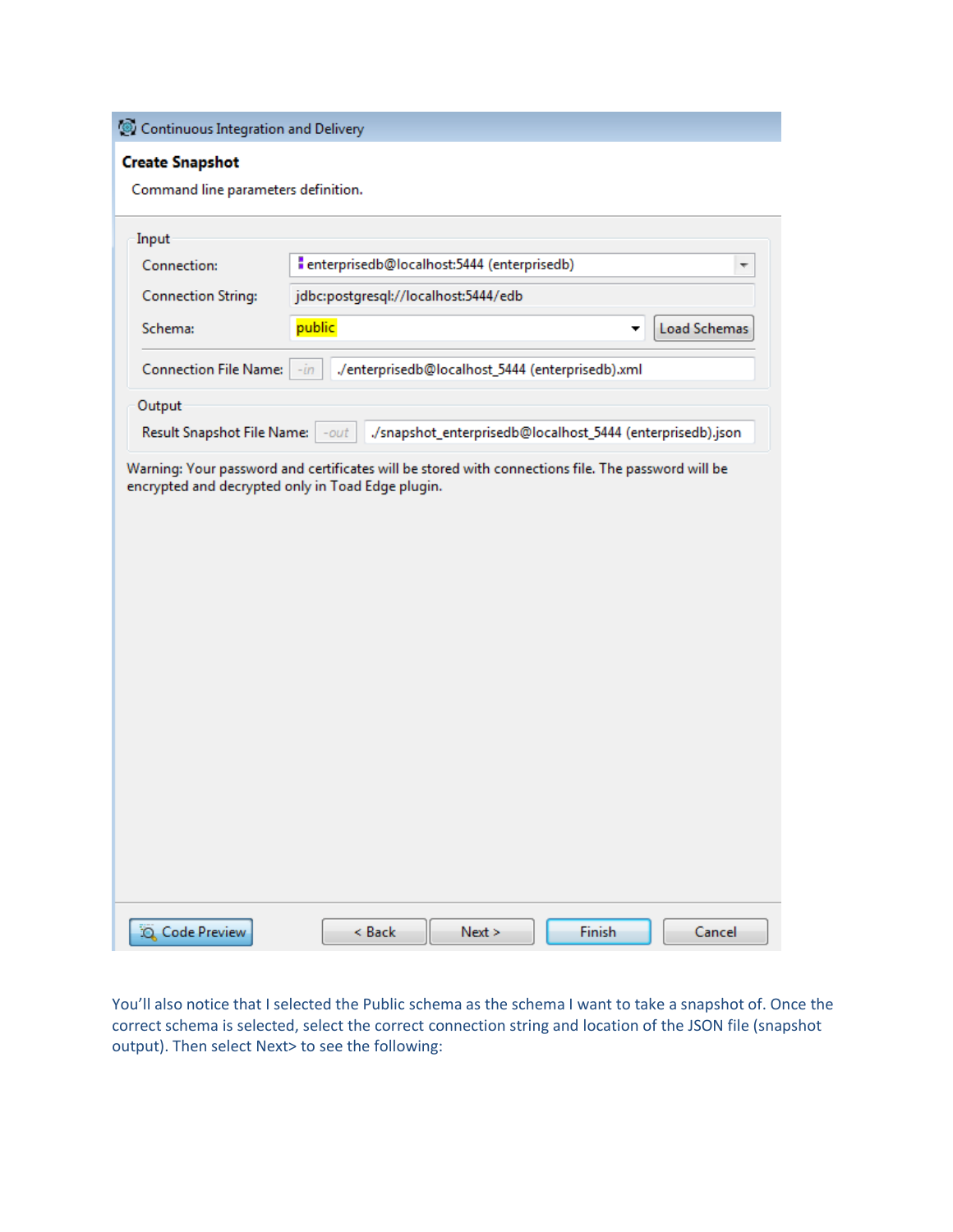Continuous Integration and Delivery

## **Create Snapshot**

Export files options.

| Export Path:                           | C:\Users\Toad\Documents\Toad Edge\CI | $\cdots$ |
|----------------------------------------|--------------------------------------|----------|
| Command File Name:                     | create_snapshot_public.sh            |          |
| Open Export Folder after Finish  <br>E |                                      |          |

The default Command File Name is a \*.sh file to execute on Linux. By simply changing the name to have a \*.bat extension, you will be able to produce a batch file that can be executed on a Windows Server. After doing this, you select Finish and you'll see two scripts placed in the directory specified by "Export Path" in the dialog window.

Before selecting Finish>, you can check the box to "Open Export Folder after finish", the window will pop up automatically as follows:

|                               | $\bigotimes_{i=1}^n \bigotimes_{j=1}^n \bigotimes_{j=1}^n V_j$ Toad $\rightarrow$ My Documents $\rightarrow$ Toad Edge $\rightarrow$ CI |                   |
|-------------------------------|-----------------------------------------------------------------------------------------------------------------------------------------|-------------------|
|                               |                                                                                                                                         |                   |
| Organize $\blacktriangledown$ | Include in library $\blacktriangledown$<br>Share with $\blacktriangledown$<br>New folder                                                |                   |
|                               |                                                                                                                                         |                   |
|                               | ×.<br>Name                                                                                                                              | Date modified     |
| Favorites                     |                                                                                                                                         |                   |
| <b>Desktop</b>                |                                                                                                                                         |                   |
|                               | create_snapshot_public.bat                                                                                                              | 12/20/2018 8:09 A |
| <b>D</b> Downloads            | enterprisedb@localhost_5444 (enterprisedb).xml                                                                                          | 12/20/2018 8:09 A |
| Recent Places                 |                                                                                                                                         |                   |
|                               |                                                                                                                                         |                   |

The first item is the actual batch script with the following contents:

*java -jar "C:\Program Files\Quest Software\ToadEdgeJenkinsPlugintoadedge.jar" -snapshot -in ["./enterprisedb@localhost\\_5444 \(enterprisedb\).xml"](mailto:./enterprisedb@localhost_5444%20(enterprisedb).xml) out ["./snapshot\\_enterprisedb@localhost\\_5444 \(enterprisedb\).json"](mailto:./snapshot_enterprisedb@localhost_5444%20(enterprisedb).json)*

This batch script will create a snapshot using the enterprisedb@localhost 5444(enterprisedb).xml file and output the snapshot in JSON format.

The XML file specifies the connection, schema(s), and object(s). The specific XML file for my example can be seen below:

*<?xml version="1.0" encoding="UTF-8"?><Connections> <Connection SubType="EDB" autoCommit="" type="Jdbc"> <Path>EDB</Path> <Name>enterprisedb@localhost:5444 (enterprisedb)</Name> <Host>localhost</Host>*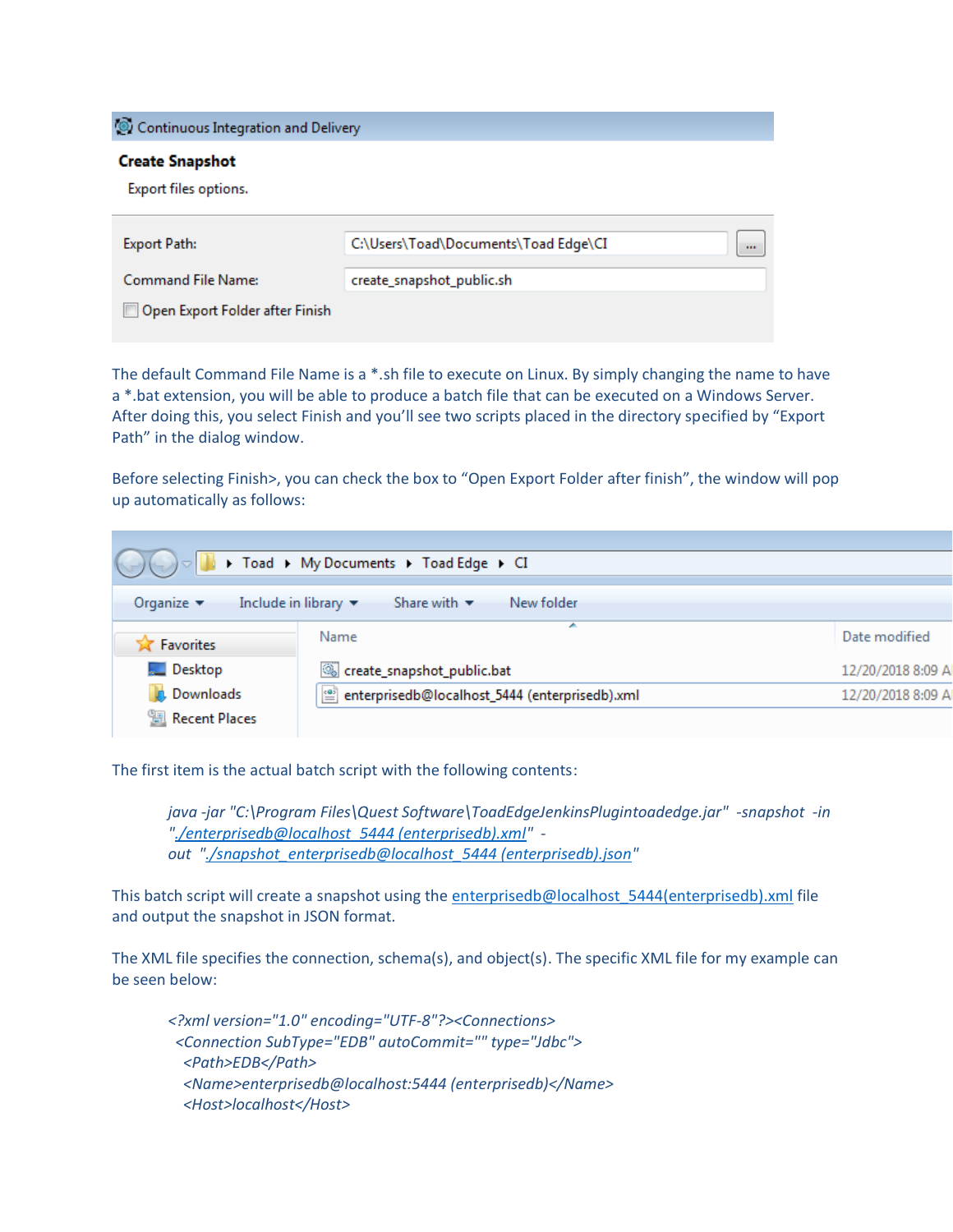*<Port>5444</Port> <User>enterprisedb</User> <SavePassword>true</SavePassword> <Password>1ybsDyeisRARCaWAsPLdiw==</Password> <RestoreWork>true</RestoreWork> <LastConnectionDate>2018-12-20T06:43:50</LastConnectionDate> <Color>#8000FF</Color> <Database>edb</Database> <Schema>public</Schema> <Options> <UUID>dbb28330-0029-4a31-883b-695dd0c227c1</UUID> <Origin>toadedge</Origin> <AutoLogon>false</AutoLogon> <RestoreState>true</RestoreState> <Performance>1</Performance> <DriverPath>C:\Program Files\Quest Software\Toad Edge\lib\drivers\edbjdbc.jar</DriverPath> <PerformanceOptions> <PerformanceOption> <Key>TYPES</Key> <Value>false</Value> </PerformanceOption> <PerformanceOption> <Key>TRIGGERS</Key> <Value>false</Value> </PerformanceOption> <PerformanceOption> <Key>FOREIGN\_TABLES</Key> <Value>false</Value> </PerformanceOption> <PerformanceOption> <Key>TABLE\_COLUMNS</Key> <Value>false</Value> </PerformanceOption> <PerformanceOption> <Key>PACKAGES</Key> <Value>false</Value> </PerformanceOption> <PerformanceOption> <Key>PROCEDURES</Key> <Value>false</Value> </PerformanceOption> <PerformanceOption> <Key>INDEXES</Key> <Value>false</Value> </PerformanceOption> <PerformanceOption> <Key>MATERIALIZED\_VIEW\_RULES</Key>*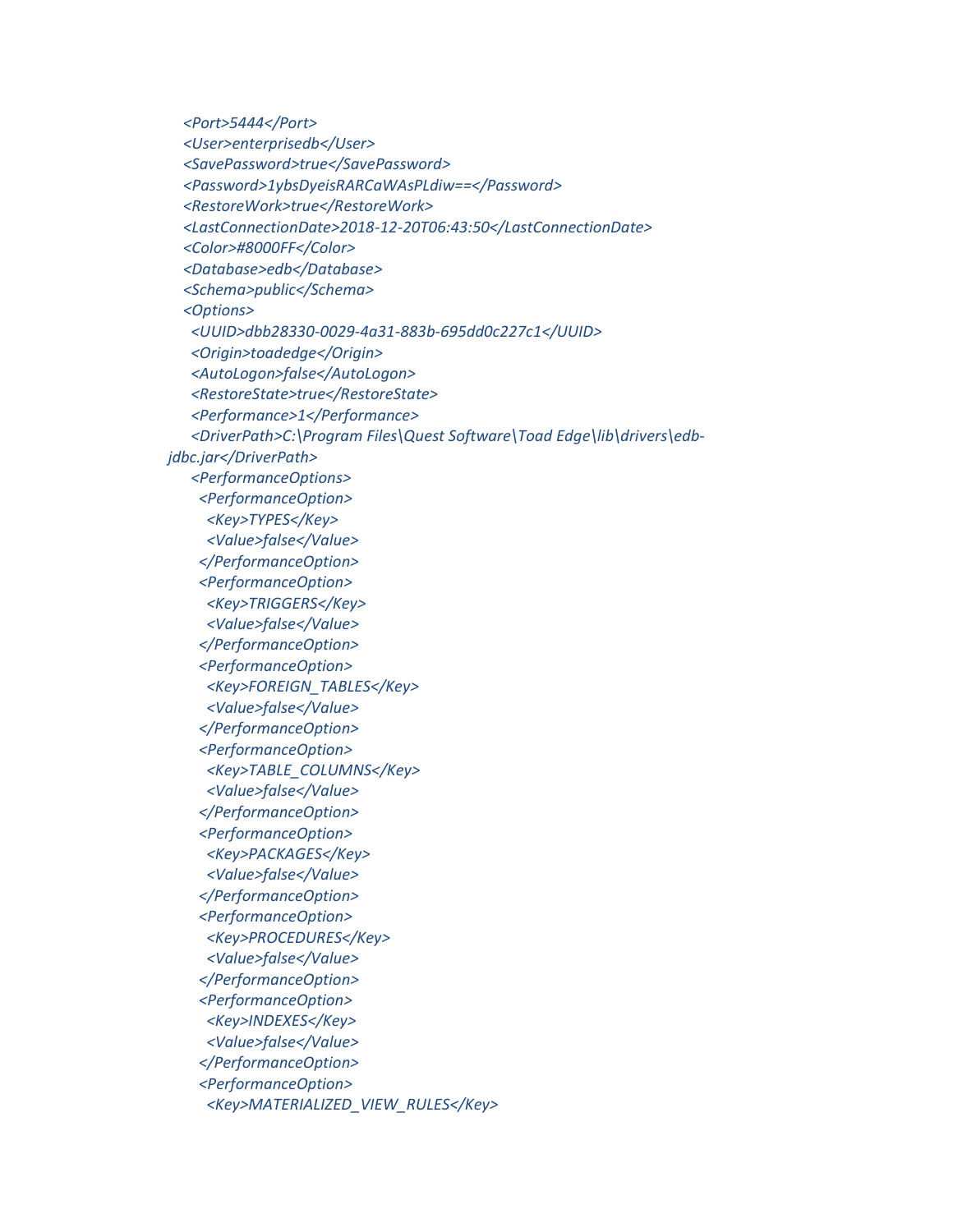*<Value>false</Value> </PerformanceOption> <PerformanceOption> <Key>AGGREGATES</Key> <Value>false</Value> </PerformanceOption> <PerformanceOption> <Key>VIEW\_COLUMNS</Key> <Value>false</Value> </PerformanceOption> <PerformanceOption> <Key>TABLE\_CONSTRAINTS</Key> <Value>false</Value> </PerformanceOption> <PerformanceOption> <Key>TABLE\_INDEXES</Key> <Value>false</Value> </PerformanceOption> <PerformanceOption> <Key>CONSTRAINTS</Key> <Value>false</Value> </PerformanceOption> <PerformanceOption> <Key>DOMAINS</Key> <Value>false</Value> </PerformanceOption> <PerformanceOption> <Key>MATERIALIZED\_VIEW\_COLUMNS</Key> <Value>false</Value> </PerformanceOption> <PerformanceOption> <Key>SYNONYMS</Key> <Value>false</Value> </PerformanceOption> <PerformanceOption> <Key>TABLE\_TRIGGERS</Key> <Value>false</Value> </PerformanceOption> <PerformanceOption> <Key>TRIGGER\_FUNCTIONS</Key> <Value>false</Value> </PerformanceOption> <PerformanceOption> <Key>VIEW\_RULES</Key> <Value>false</Value> </PerformanceOption> <PerformanceOption> <Key>FUNCTIONS</Key>*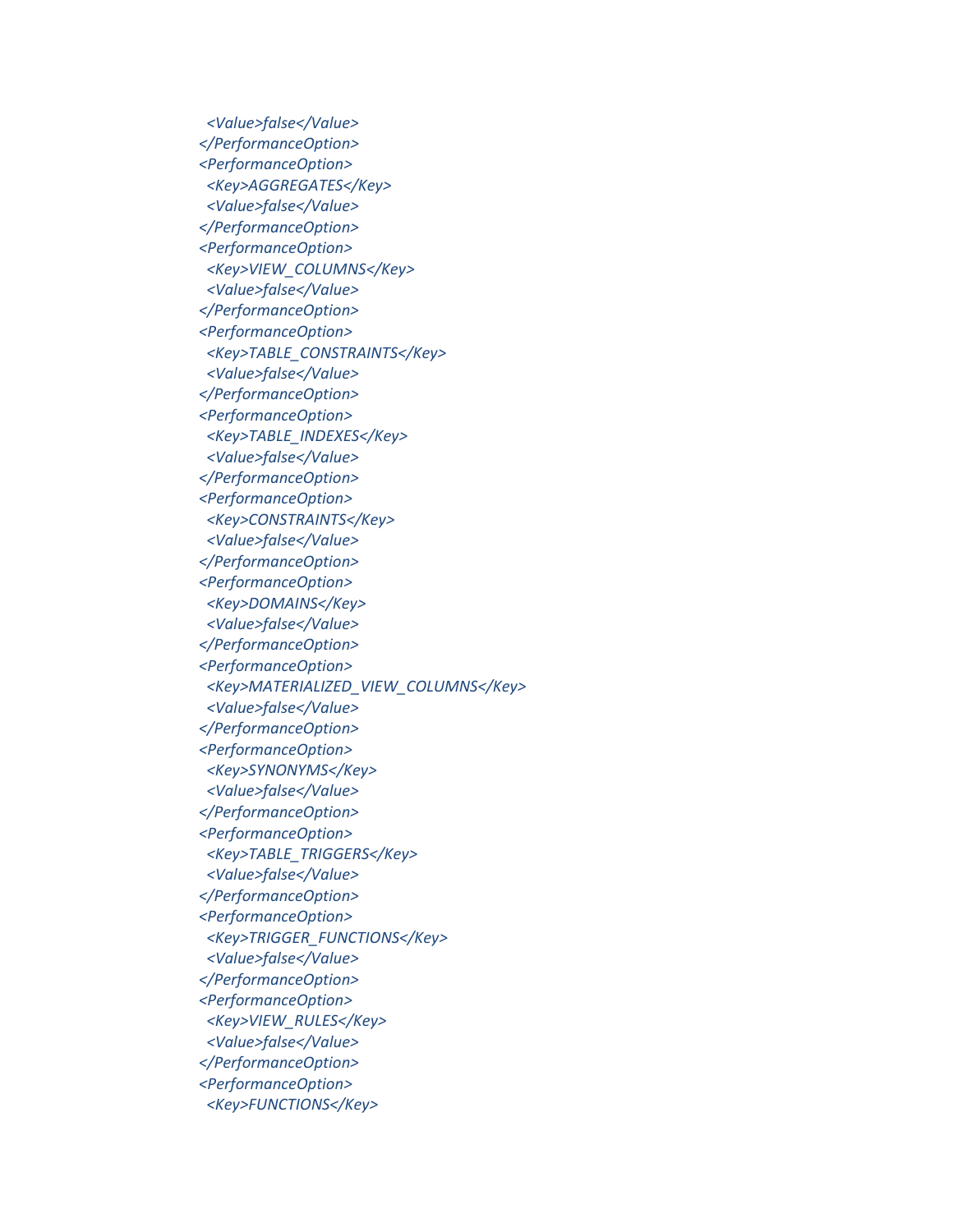*<Value>false</Value> </PerformanceOption> <PerformanceOption> <Key>TABLE\_RULES</Key> <Value>false</Value> </PerformanceOption> <PerformanceOption> <Key>MATERIALIZED\_VIEWS</Key> <Value>false</Value> </PerformanceOption> <PerformanceOption> <Key>MATERIALIZED\_VIEW\_INDEXES</Key> <Value>false</Value> </PerformanceOption> <PerformanceOption> <Key>TABLES</Key> <Value>false</Value> </PerformanceOption> <PerformanceOption> <Key>COLLATIONS</Key> <Value>false</Value> </PerformanceOption> <PerformanceOption> <Key>SEQUENCES</Key> <Value>false</Value> </PerformanceOption> <PerformanceOption> <Key>VIEWS</Key> <Value>false</Value> </PerformanceOption> <PerformanceOption> <Key>VIEW\_TRIGGERS</Key> <Value>false</Value> </PerformanceOption> </PerformanceOptions> <SSH> <Enable>false</Enable> </SSH> <SSL> <Enable>false</Enable> </SSL> </Options> </Connection> </Connections>*

You can now use your Windows Task Scheduler to execute your newly created batch file. Remember that the Windows client needs connectivity to the database in question when the script is scheduled to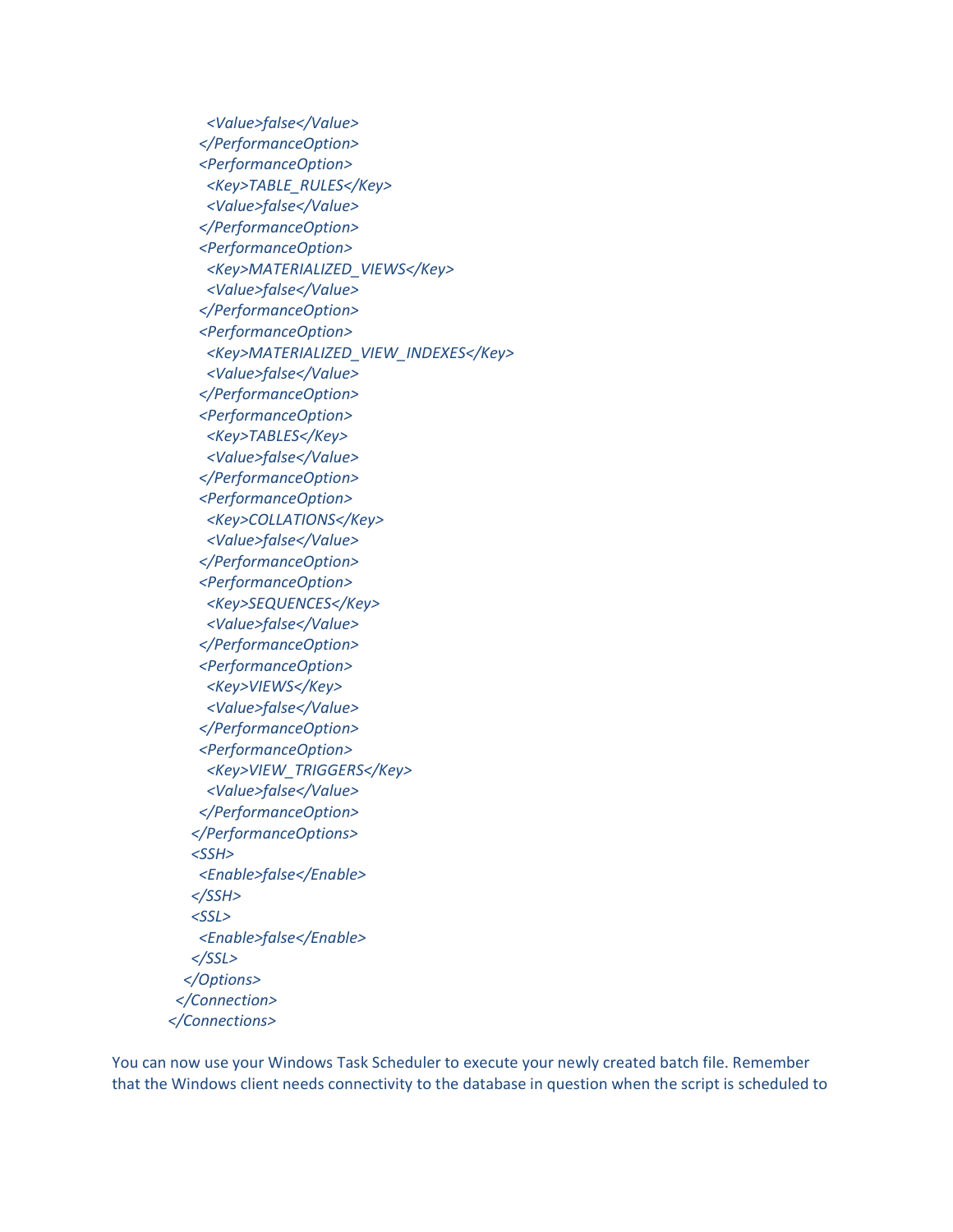fire off. Here is a great link on how to use the Windows Task Scheduler [\(https://www.e](https://www.e-education.psu.edu/geog485/node/143)[education.psu.edu/geog485/node/143\)](https://www.e-education.psu.edu/geog485/node/143).

The output will be a snapshot in JSON format and look like the following (note that only a portion of the JSON file is shown since it is quite large):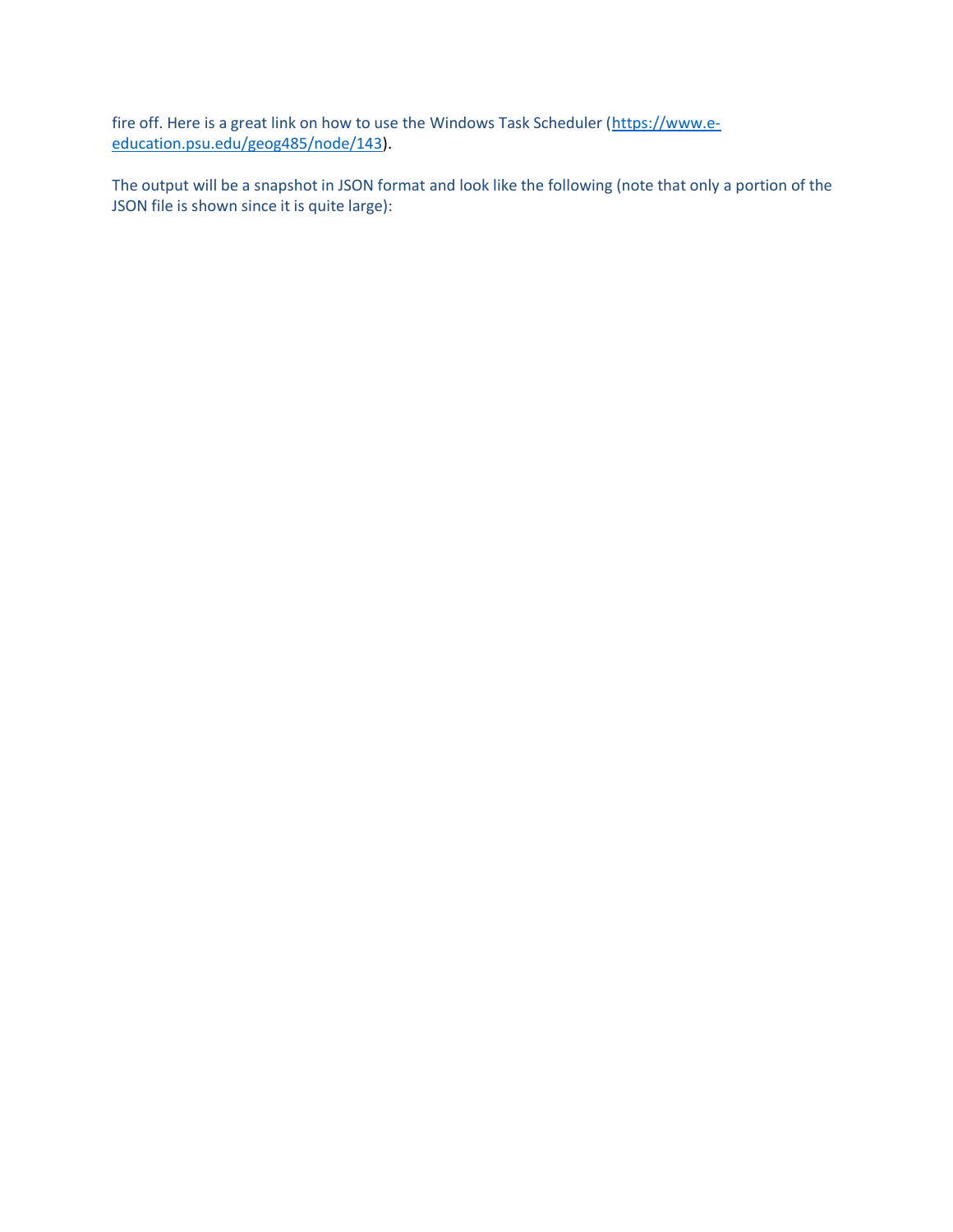```
public 2018 12 20 08 20 16 json E3
```

```
\mathbf{1}日
     白
         "metadata" : {
 \overline{2}"container" : "public",
 \mathbf 3"origin" : "database",
 4
            "version" : 1.0,
 5
            "connectorUUID" : "d4c143bd-bcdb-4d71-a533-eb5b06abbb32",
 6
 \overline{7}"creationDate": "2018-12-20T08:20:20-08",
            "user" : "enterprisedb"
 8
 \overline{9}\mathbf{H}┟
10<sub>1</sub>"dbPlatform" : {
            "name" : "EDB",
1112<sub>1</sub>"version" : "10.1.5"
13<sub>1</sub>\mathcal{L}"tables" : [ {
14
     Ė
15
            "name" : "gmp","temporary" : false,
16"constraints" : [ {
17Ė
18
              "name" : "emp sal ck",
19
              "inline": false,
     阜
20
              "type" : \{21"check" : \{甴
22
                   "properties" : {
23
                     "inherit" : false
24
                  \rightarrow"condition" : "(g_{\alpha 1} > (0) ::numeric)"
25
26
                 €
              \mathbf{F}27
28
     Ė
              "properties" : {
                 "deferrable" : "NOT DEFERRABLE",
29
30
                 "initialState" : "INITIALLY IMMEDIATE",
31"tableName" : "gmp"
32\mathcal{F}33<sub>1</sub>\}, {
34
               "name" : "emp pk",
              "inline" : false,
35
36
              "type" : \{₿
37
     ₿
                 "primaryKey" : {
     甴
                   "columns" : [ {
38
                     "container" : "public",
39
40<sup>°</sup>"tableName" : "emp",
41"columnName" : "empno"
                  \rightarrow 1
42<sub>1</sub>43
                 Ŧ
44Η,
45
     Ė
               "properties" : {
                 "deferrable" : "NOT DEFERRABLE",
4647
                 "initialState" : "INITIALLY IMMEDIATE",
                    \sim 10^{-1} and \sim 10^{-1}\sim
```
While this operation is very useful, it is quite simple to set up. Once you have success with this, you may want to extrapolate upon this example to schedule more complex operations.